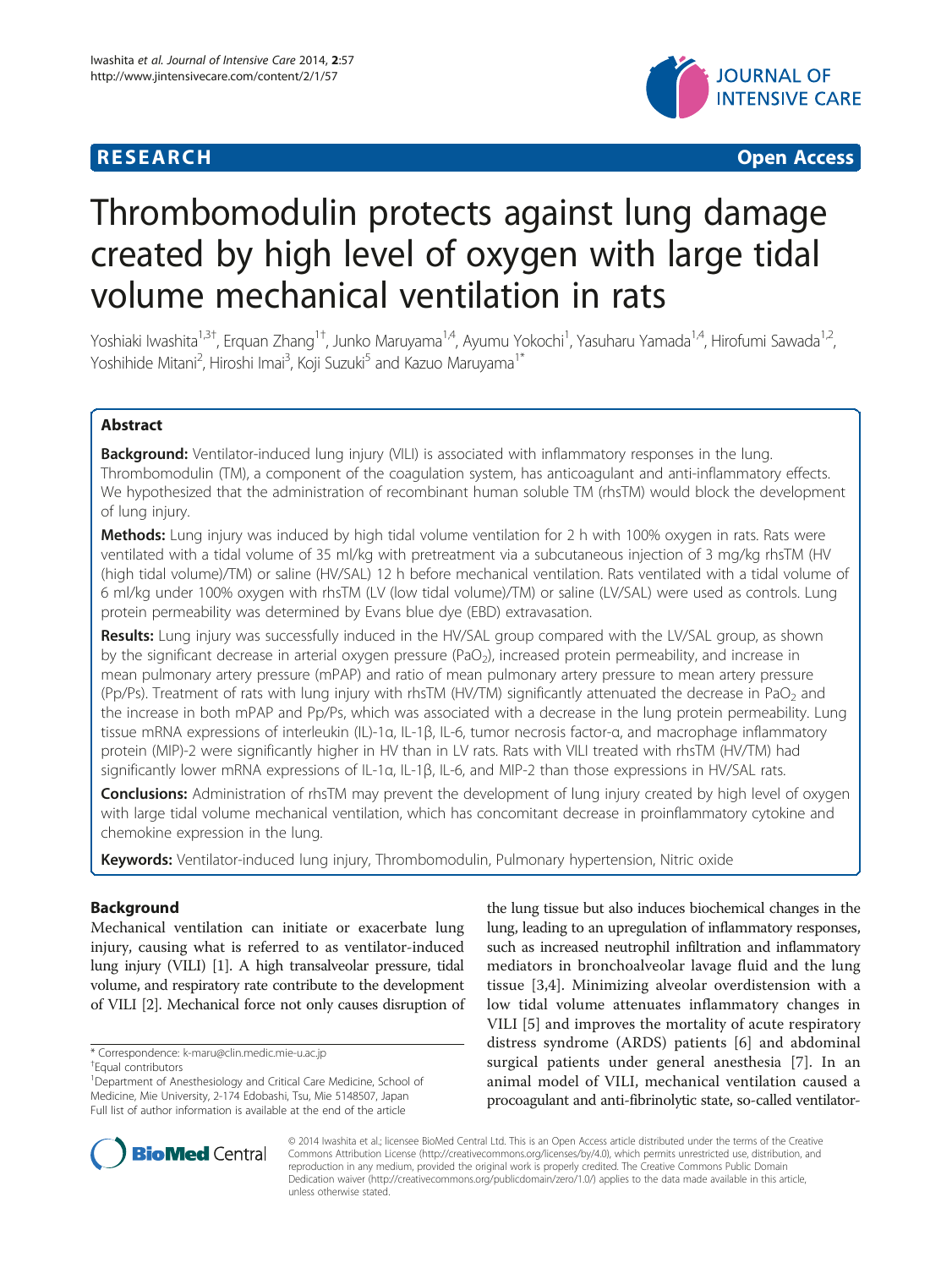associated coagulopathy, as evidenced by an increase in thrombin-antithrombin complex and plasminogen activator inhibitor-1 [\[8,9](#page-8-0)].

Thrombomodulin (TM) is a transmembrane glycoprotein receptor for thrombin that has anticoagulant and antiinflammatory effects [\[10-12](#page-8-0)]. Thrombin converts fibrinogen to fibrin. Binding of fibrin to monocytes activates nuclear factor kappa B (NF-κB), which activates proinflammatory cytokine production [[9,13\]](#page-8-0). Thrombin also activates protease-activated receptors (PARs) on the cell surface and subsequently stimulates the production of adhesion molecules in endothelium and leukocytes [[14](#page-8-0)] and interleukin (IL)-6 and IL-8 in endothelial cells [[15](#page-8-0)], thereby potentiating leukocyte chemotaxis and adhesion. These effects of thrombin are associated with VILI, with an earlier study showing an increase in intracellular adhesion molecules in macrophages obtained by the lung lavage from rats with VILI [[3\]](#page-8-0).

Binding of TM to thrombin to assemble the thrombin-TM complex has the following effects: (1) activation of protein C to form activated-protein C (APC) which inhibits factors Va and VIIIa and suppresses further thrombin formation; (2) sequestration of thrombin, thereby reducing fibrin formation; (3) formation of thrombin-activatable fibrinolysis inhibitor and subsequent C5a inactivation; and (4) inhibition of high-mobility group box 1 (HMGB-1), a late mediator of sepsis [[11,16](#page-8-0)]. These effects of TM antagonize thrombin's procoagulant and proinflammatory activity, which are exerted via the TM expressed on vascular endothelial cells [\[10](#page-8-0)-[12](#page-8-0)].

Recently, recombinant human soluble TM (rhsTM) was approved for the treatment of disseminated intravascular coagulopathy (DIC) in Japan [\[12\]](#page-8-0). Patients with sepsis associated with DIC tend to receive mechanical ventilation under oxygen inhalation at high concentrations. Because we hypothesized that administration of an exogenous TM such as rhsTM would prevent the development of lung injury, the purpose of this study was to determine if rhsTM administration ameliorates lung injury created by high level of oxygen with large-tidal volume mechanical ventilation in rats.

# Methods

# Animals

Male Sprague-Dawley rats (Clea, Japan) weighing 250–350 g were used. The animal experiments committee of the Mie University School of Medicine, Mie, Japan approved the study protocol.

# Preliminary experiment

In a preliminary experiment performed to select the experimental condition for induction of VILI in rats, 29 rats were assigned to one of the seven groups and ventilated under the following tidal volume conditions: (1) 6 ml/kg under room air (low tidal volume (LV) 6),

(2) 20 ml/kg under room air (HV20), (3) 30 ml/kg under room air (HV30), (4) 35 ml/kg under room air (HV35), (5) 40 ml/kg under room air (HV40), (6) 35 ml/kg under 100% oxygen inhalation (HV35O<sub>2</sub>), and (7) 40 ml/kg under 100% oxygen inhalation (HV40O<sub>2</sub>). After mechanical ventilation for 2 h with the assigned tidal volume, Evans blue dye (EBD) extravasation was measured as an index of lung protein permeability. EBD strongly binds to albumin and is used as a marker of protein extravasation in lung injury models [[9,17,18](#page-8-0)]. Based on these results (Figure [1\)](#page-2-0), we decided to induce lung injury via a tidal volume of 35 ml/kg under 100% oxygen inhalation.

# Mechanical ventilation

A tracheostomy was performed under intraperitoneal pentobarbital (45 mg/kg) anesthesia and a plastic cannula (SP-110; Natsume, Tokyo, Japan) was inserted into the trachea. The rats were then ventilated using an SN-480-7 volume cycle ventilator (Shinano Co., Nagoya City, Japan). Muscle relaxation was achieved using pancuronium bromide (0.1 mg/kg). Positive end-expiratory pressure was not applied. To maintain arterial carbon dioxide tension at a pressure between 40–50 mmHg, the respiratory rate was adjusted to be 30–100 breaths/min, and the dead space was adjusted by inserting a tube between the Y-piece of the ventilator circuit and tracheostomy cannula in the high tidal volume group.

# Experimental group

Twenty rats were divided into four groups as follows: (1) rats pretreated with saline and ventilated with a tidal volume of 6 ml/kg under 100% oxygen inhalation (LV/ saline (SAL))  $(n = 5)$ ; (2) rats pretreated with rhsTM and ventilated with a tidal volume of 6 ml/kg under 100% oxygen inhalation (LV/TM)  $(n = 5)$ ; (3) rats pretreated with saline and ventilated with a tidal volume of 35 ml/ kg under 100% oxygen inhalation (HV/SAL) ( $n = 5$ ); and (4) rats pretreated with rhsTM and ventilated with a tidal volume of 35 ml/kg under 100% oxygen inhalation (HV/TM)  $(n = 5)$ . The rats were subcutaneously injected with 3 mg/kg of rhsTM (Asahi Kasei Pharma, Tokyo, Japan) dissolved in saline or saline alone 12 h before the start of the mechanical ventilation. In a previous study, we showed that plasma rhsTM levels were elevated after 9 h and remained elevated for 48 h after subcutaneous rhsTM injection [\[19](#page-9-0)].

# Catheterization

The left internal carotid artery was cannulated for measuring artery pressure and sampling for arterial blood gas analysis. A pulmonary artery catheter (Silastic tubing, 0.31 mm inner diameter and 0.64 mm outer diameter) was inserted via the right external jugular vein into the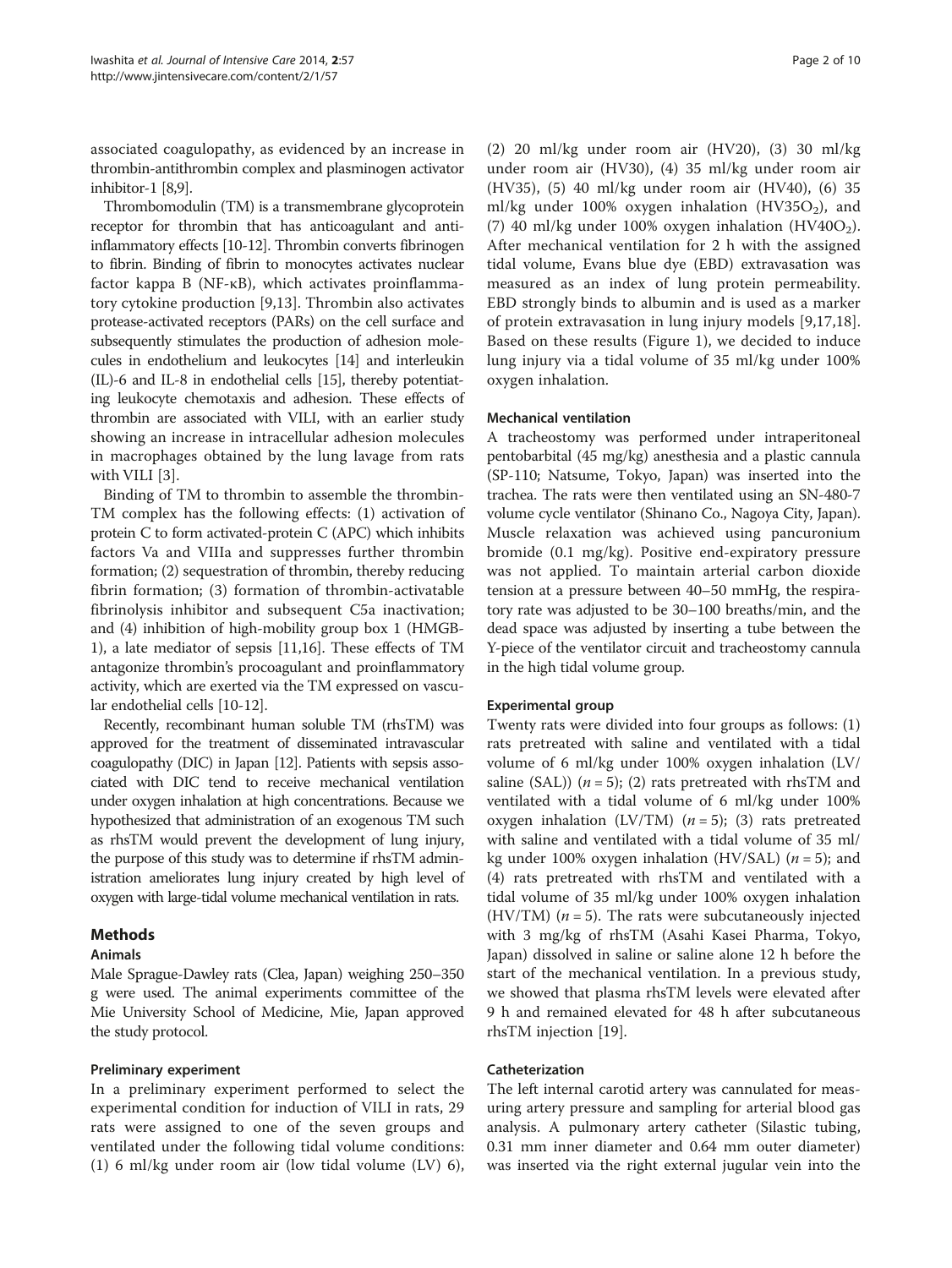<span id="page-2-0"></span>

pulmonary artery using the closed-chest technique, as previously described [[19,20](#page-9-0)]. Airway pressure was measured at the tracheostomy cannula. Mean artery pressure (mAP), mean pulmonary artery pressures (mPAP), and airway pressure were recorded with a physiological transducer and amplifier system (AP 620; Nihon Kohden, Tokyo, Japan). The ratio of mPAP to mAP (Pp/Ps) was calculated as an estimate of pulmonary hypertension.

#### Experimental protocol

All rats were initially ventilated with a tidal volume of 6 ml/kg. After a 15-min stabilization, an intravenous injection of 30 mg/kg EBD was given. Baseline arterial blood gas analysis was performed before the assignment of experimental tidal volume. After a 30-min stabilization, a tidal volume of 6 or 35 ml/kg was assigned, and mechanical ventilation was continued for another 2 h. Further arterial blood samples were obtained every 30 min after the assignment of a tidal volume and were analyzed by a portable blood gas analyzer (iSTAT Analyzer 200; Abbott Point Care Inc., Princeton, NJ, USA). Alveolararterial oxygen difference  $(A-aDO<sub>2</sub>)$  was calculated with the following formula:  $A-aDO<sub>2</sub> = (760 - 47) \times 1.0 - PaCO<sub>2</sub>/$  $0.8 - PaO2 = 713 - PaCO<sub>2</sub>/0.8 - PaO2$ . At the end of the protocol, the lung tissue was obtained to measure the lung water content and pulmonary microvascular permeability.

#### EBD extravasation and the lung dry/wet weight ratio

EBD extravasation into the lung as an estimate of protein permeability was quantitated as previously described [[17,18\]](#page-8-0). After thoracotomy, the upper lobe of the right lung was ligated and harvested to determine the lung water content. The rest of the lung was perfused via the pulmonary artery for 2 min with saline to eliminate residual blood and EBD from the pulmonary bed [\[18](#page-8-0)]. After perfusion, the left lung was excised, rinsed externally with saline, and then placed in a drying oven at 90°C for 24 h. Dried tissue samples were placed in 2 ml formamide at 37°C for 24 h. The EBD concentration was measured by dual wavelength spectrophotometry at 620 and 740 nm, which allows for the correction of contaminating heme pigments. The corrected absorbance at 620 nm was calculated using the following formula: Corrected absorbance at 620 mm = actual absorbance at 620 mm − [1.426 (absorbance at  $740 \text{ mm}$ ) – 0.03]. The total amount of EBD in the dried lung sample was calculated, and EBD extravasation was expressed as micrograms per gram of the dried lung tissue sample. The upper lobe of the right lung was placed in a drying oven at 90°C for 24 h. The lung dry-to-wet weight (dry/wet) ratio as an estimate of lung water content was determined by the following formula: (wet lung weight – dried lung weight)/wet lung weight  $\times$  100 (%).

cDNA preparation and real-time polymerase chain reaction In another set of experiments with 21 rats [(LV/SAL)  $(n = 5)$ , LV/TM  $(n = 5)$ , HV/SAL  $(n = 6)$ , and HV/TM  $(n=5)$ ], the lung samples were obtained for real-time polymerase chain reaction (PCR) and Western blotting. Interleukin (IL)-1α, IL-1β, IL-6, tumor necrosis factor-α (TNFα), macrophage inflammatory protein (MIP)-2, rhoassociated kinase (ROCK)-1, and HMGB-1 mRNA levels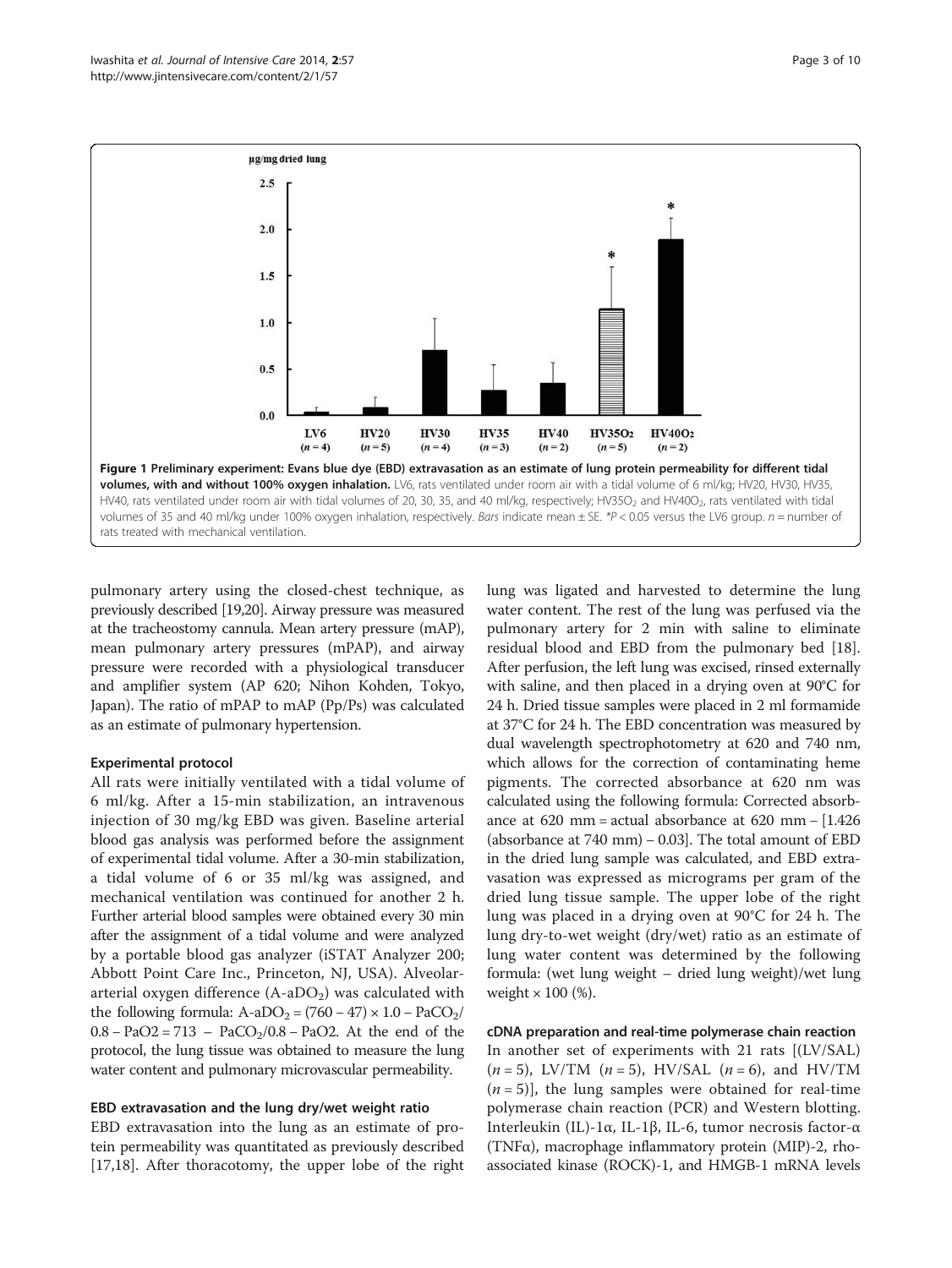were determined by real-time PCR. After the extraction of total RNA from whole lung tissue [LV/SAL  $(n=5)$ , LV/TM  $(n = 5)$ , HV/SAL  $(n = 6)$ , HV/TM  $(n = 5)$ ] using TRIzol reagent (Invitrogen, Carlsbad, CA, USA), cDNA synthesis was performed with ReverTra Ace (Toyobo Co., Ltd., Biochemical Operations Department, Osaka, Japan). Amplification was performed with a StepOne Plus Real Time PCR System (Applied Biosystems, Thermo Fisher Scientific, Waltham, MA, USA). The sequences of the primer pairs are listed in Table 1. Relative quantification was performed with the comparative ΔΔCt method by normalization with β-actin mRNA.

# Western blotting

Western blotting for ROCK-1 and HMGB-1 in whole lung tissue was performed as described previously [\[19](#page-9-0)]. Three kinds of primary antibodies (anti-HMGB-1, 1:5,000, #3935S, (Cell Signaling Technology, Danvers, MA, USA); anti-ROCK-1, 1:5,000 dilution, 611136, (BD Transduction Laboratories, San Jose, CA, USA); anti-β-actin, 1:200,000 dilution, A5441 (Sigma-Aldrich, St. Louis, MO, USA)) were incubated at 4°C overnight. Secondary antibodies (anti-mouse IgG-HRP, 1:20,000 dilution, NA 931, Amersham; anti-rabbit IgG-HRP, 1:20,000 dilution, D2313, Santa Cruz Biotechnology, Dallas, TX, USA) were incubated for 1 h at room temperature.

# Data analysis

Values are expressed as mean  $\pm$  SE. When more than two means were compared, one-way analysis of variance was used. When significant variance was found, Fisher's predicted least significant difference test was used to

| Gene name        | Primer (5'-3') sequence     |
|------------------|-----------------------------|
| $II - 1a$        | E: AAGACAAGCCTGTGTTGCTGAAGG |
|                  | R: TCCCAGAAGAAAATGAGGTCGGTC |
| IL-1 $\beta$     | F: CACCTCTCAAGCAGAGCACAG    |
|                  | R: GGGTTCCATGGTGAAGTCAAC    |
| $II -6$          | F: TCCTACCCCAACTTCCAATGCTC  |
|                  | R: TTGGATGGTCTTGGTCCTTAGCC  |
| MIP-2            | F: CCAACCATCAGGGTACAGGG     |
|                  | R: GGGTCGTCAGGCATTGACA      |
| $HMGB-1$         | F: GGCTGACAAGGCTCGTTATG     |
|                  | R GGGCGGTACTCAGAACAGAA      |
| TNF <sub>0</sub> | F: AAATGGGCTCCCTCTCATCAGTTC |
|                  | R: TCTGCTTGGTGGTTTGCTACGAC  |
| ROCK-1           | F: TCTCATTTGTGCCTTCCTTACG   |
|                  | R: GTTTCCCAAGCCCACTGATC     |
| ACTB             | F: GACGGTCAGGTCATCACTATCG   |
|                  | R: TAG TTTCATGGATGCCACAGGAT |

establish which groups were different.  $P < 0.05$  was considered to be significant.

# Results

# Preliminary experiment: effect of tidal volume and 100% oxygen inhalation

In a preliminary experiment, we evaluated the conditions required to induce experimental lung injury in rats. EBD extravasation increased with escalation in tidal volume but did not reach significant difference in room air, probably because of the relatively small number of samples. Under 100%  $O<sub>2</sub>$  inhalation, EBD extravasation was significantly increased in the HV35O<sub>2</sub> and HV40O<sub>2</sub> groups compared with the LV6 group (Figure [1\)](#page-2-0). There was no significant difference between the LV6 group and the HV20, HV30, HV35, or HV40 groups. Overall, the results suggested that a high tidal volume with 100% oxygen tended to cause high EBD extravasation, an estimate of the lung protein permeability. We wanted to select the specific condition for obtaining a stable lung injury model in an experimental setting. Two out of four rats in the HV40 and  $HV40O<sub>2</sub>$ groups became unstable and died so we decided to induce lung injury in rats by ventilating with 35 ml/kg and 100% oxygen in subsequent experiments in which the protective effects of TM for the development of VILI were determined. Several other studies also induced lung injury under 100% oxygen inhalation [[2](#page-8-0)[,21,22\]](#page-9-0). An earlier study showed that ventilation with 35 ml/kg tidal volume for 156 min compromise systemic circulation, leading to shock [\[23\]](#page-9-0), in which ventilation time is longer than our study (2 h).

# Arterial oxygen pressure, A-aDO<sub>2,</sub> EBD extravasation, and the lung dry/wet weight ratio

PaO<sub>2</sub> was significantly decreased in the HV/SAL group compared with the LV/SAL group at 1, 1.5, and 2 h after the start of mechanical ventilation. The decrease in Pa $O_2$  was significantly attenuated in the HV/TM group compared with the HV/SAL group at 1 and 2 h. There was no difference in  $PaO<sub>2</sub>$  between the HV/TM and LV groups. Thus, the decrease in  $PaO<sub>2</sub>$  with high tidal ventilation was prevented by TM treatment (Figure [2](#page-4-0)A). These results were confirmed with  $A$ -aDO<sub>2</sub>, an estimate of oxygenation that excludes the effect of alveolar carbon dioxide. EBD extravasation, a marker of protein permeability, was significantly increased in the HV/SAL group and HV/TM group compared with the LV/SAL group and LV/TM group, respectively (Figure [2C](#page-4-0)). Although not significant, the lung dry/wet ratio tended to be increased in the HV/SAL group and HV/TM group compared with the LV/SAL group and LV/TM group, respectively (Figure [2D](#page-4-0)). The increase in EBD extravasation and the lung dry/wet weight ratio was lower in HV/TM rats than in HV/SAL rats (Figure [2](#page-4-0)C, D) but did not reach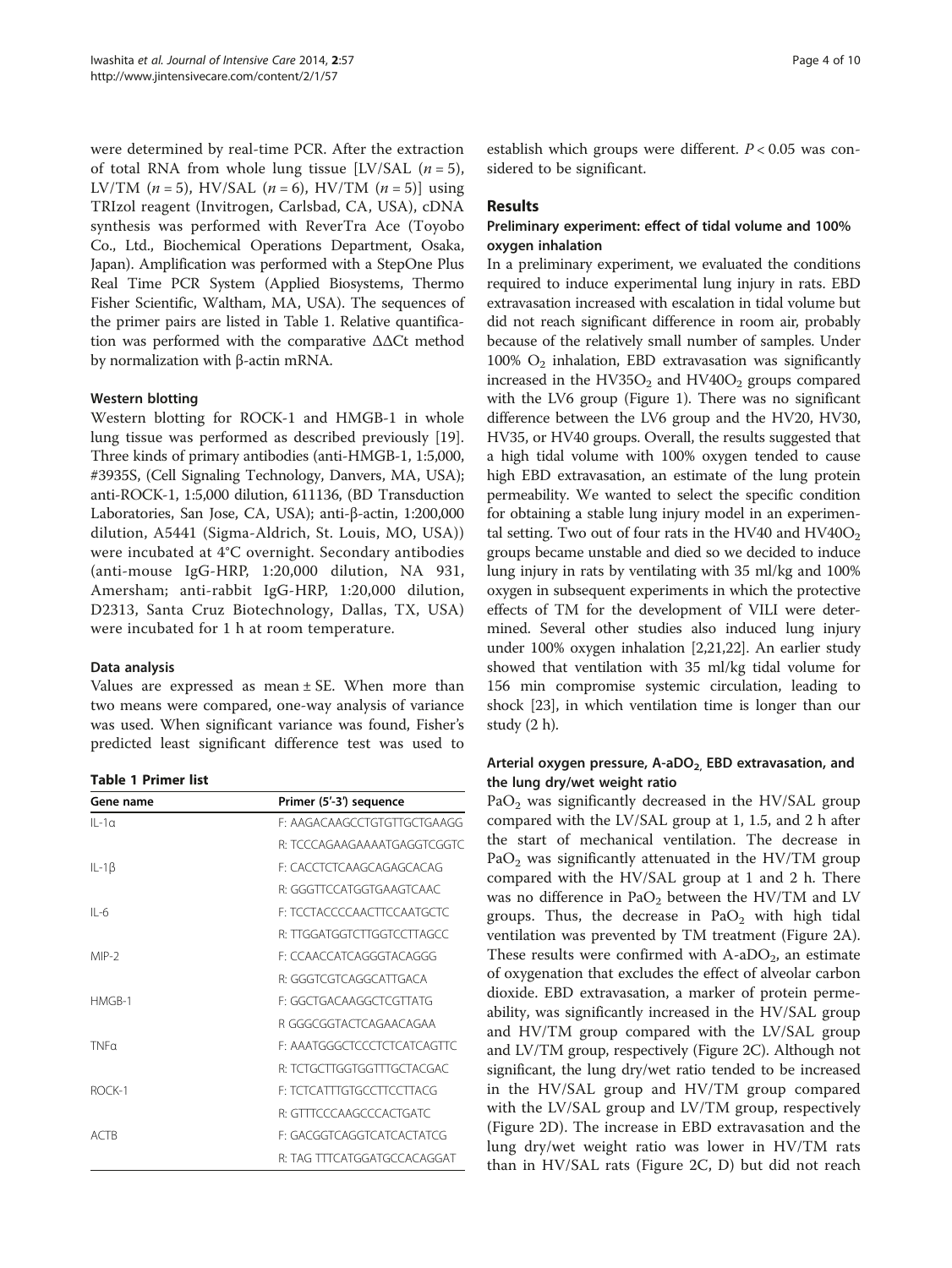<span id="page-4-0"></span>

significance because of small number of experiment animals. Overall, these results showed that the HV/TM group had less lung injury, as measured by three independent methods, than the HV/SAL (positive control) group, suggesting that TM administration might ameliorate lung injury associated with high tidal volume ventilation.

#### mPAP and Pp/Ps

Because pulmonary artery pressure increases in severe lung injury [\[24](#page-9-0)], we measured mPAP. As we expected, mPAP was significantly higher in HV/SAL rats than in LV/SAL rats at 1, 1.5, and 2 h after the start of mechanical ventilation. The increase in mPAP was significantly attenuated in the HV/TM group compared with the HV/SAL group at 1 and 1.5 h. There were no differences in the mPAP between the HV/TM and LV groups (Figure [3A](#page-5-0)), suggesting that TM treatment prevented the increase in mPAP caused by high tidal volume ventilation. Similar results were obtained for Pp/Ps, an index of pulmonary hypertension [\[25](#page-9-0)]. Pp/Ps was significantly higher in HV/SAL rats than LV/SAL rats at 1.5 and 2 h after the start of mechanical ventilation. The increase in Pp/Ps was significantly attenuated in the HV/TM group compared with the HV/SAL group at 1, 1.5, and 2 h. There were no differences in the Pp/Ps between the HV/TM group and LV groups (Figure [3](#page-5-0)B). The results of mPAP and Pp/Ps are suggestive of the effects of TM-inhibiting pulmonary hypertension induced by hypercytokinemia due to the lung injury created by high level of oxygen with large-tidal volume mechanical ventilation.

#### Peak inspiratory airway pressure

Peak inspiratory airway pressure (PIP) was significantly increased in the HV/SAL group and HV/TM group compared with the LV/SAL group and LV/TM group, respectively. There was no difference between the HV/ TM group and HV/SAL group (Figure [3](#page-5-0)C). PIP might be insensitive to detect the effect of TM on the lung injury created by high level of oxygen with large-tidal volume mechanical ventilation.

#### Inflammatory cytokines and chemokines

To confirm that the inflammatory response is accentuated in HV/SAL rats compared with LV/SAL rats, we measured cytokine and chemokine mRNA levels in the lungs. IL-1α, IL-1β, IL-6, TNFα, and MIP-2 mRNA levels in the lungs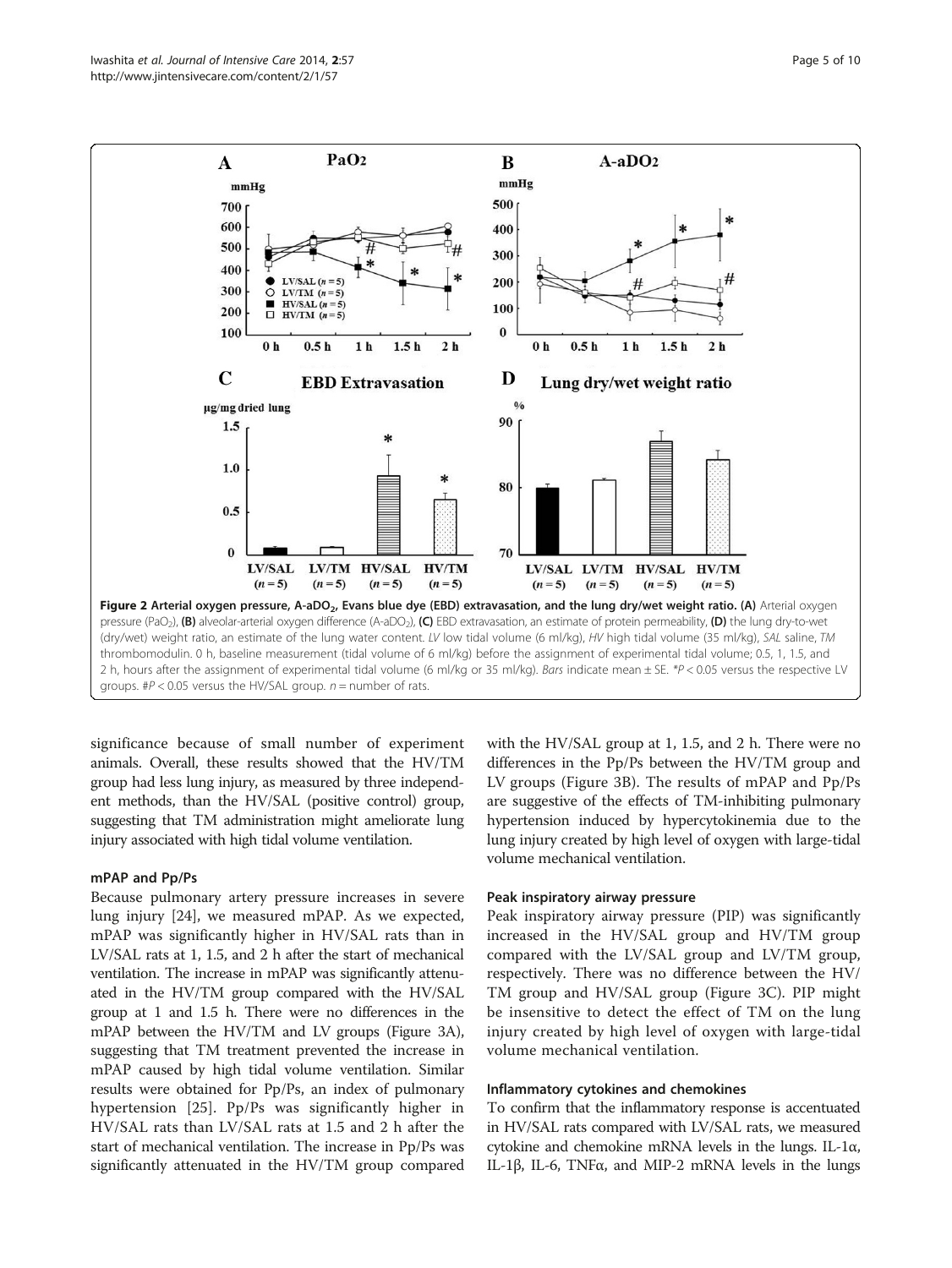<span id="page-5-0"></span>

were significantly higher in the HV/SAL group than in the LV/SAL group. These increases in IL-1α, IL-1β, IL-6, and MIP-2 mRNA levels were significantly attenuated in the HV/TM group compared with the HV/SAL group (Figure [4](#page-6-0)). There was no difference in the level of TNFα mRNA between the HV/TM group and HV/SAL group.

# ROCK-1

Because ROCK-1 protein level increased in the lung tissue in mice VILI model [\[9](#page-8-0)], we determined ROCK-1 mRNA and protein level in the lung tissue with and without TM treatment. There was no change in ROCK-1 mRNA expression among the groups (Figure [5](#page-7-0)A). ROCK-1 protein expression was significantly decreased in the HV/SAL group and HV/TM group compared with the LV/SAL group and LV/TM group, respectively (Figure [5](#page-7-0)B). No difference was found between the HV/SAL and HV/TM groups.

## HMGB-1

Because TM has been shown to neutralize HMGB-1, a mediator of inflammation and increased permeability through activation of inducible nitric oxide synthase [\[16](#page-8-0)[,26\]](#page-9-0), we investigated whether TM administration would reduce HMGB-1 mRNA and protein expressions in the lung in high tidal ventilation. Unexpectedly, HMGB-1 mRNA and protein

expressions in the lung were significantly decreased in the HV/SAL group and HV/TM group compared with the LV/SAL group and LV/TM group, respectively. No difference was found between the HV/SAL and HV/TM groups (Figure [5C](#page-7-0)).

#### **Discussion**

The results of this study showed that high tidal volume ventilation with 100% oxygen induced lung injury, associated with the upregulation of proinflammatory cytokine mRNA in the injured lung. TM pretreatment attenuated the decrease in PaO<sub>2</sub>, lung permeability, and mPAP in VILI rats. Proinflammatory cytokine mRNA levels in the injured lung were decreased in VILI rats treated with TM.

Ventilation with high tidal volume and 100% oxygen significantly upregulated protein permeability measured by EBD extravasation into the lung in rats. The lung dry/wet weight ratio was also nonsignificantly increased in the HV/SAL group compared with the LV/SAL group. These results suggest that EBD extravasation is more sensitive for detecting the increase in protein permeability in the lung than dry/wet weight ratios in the early phase of VILI. The EBD extravasation of LV with room air (LV group in preliminary experiment) and LV with 100% oxygen (LV/SAL group in main experiment) were similar. Thus, we could not detect apparent oxygen toxicity in the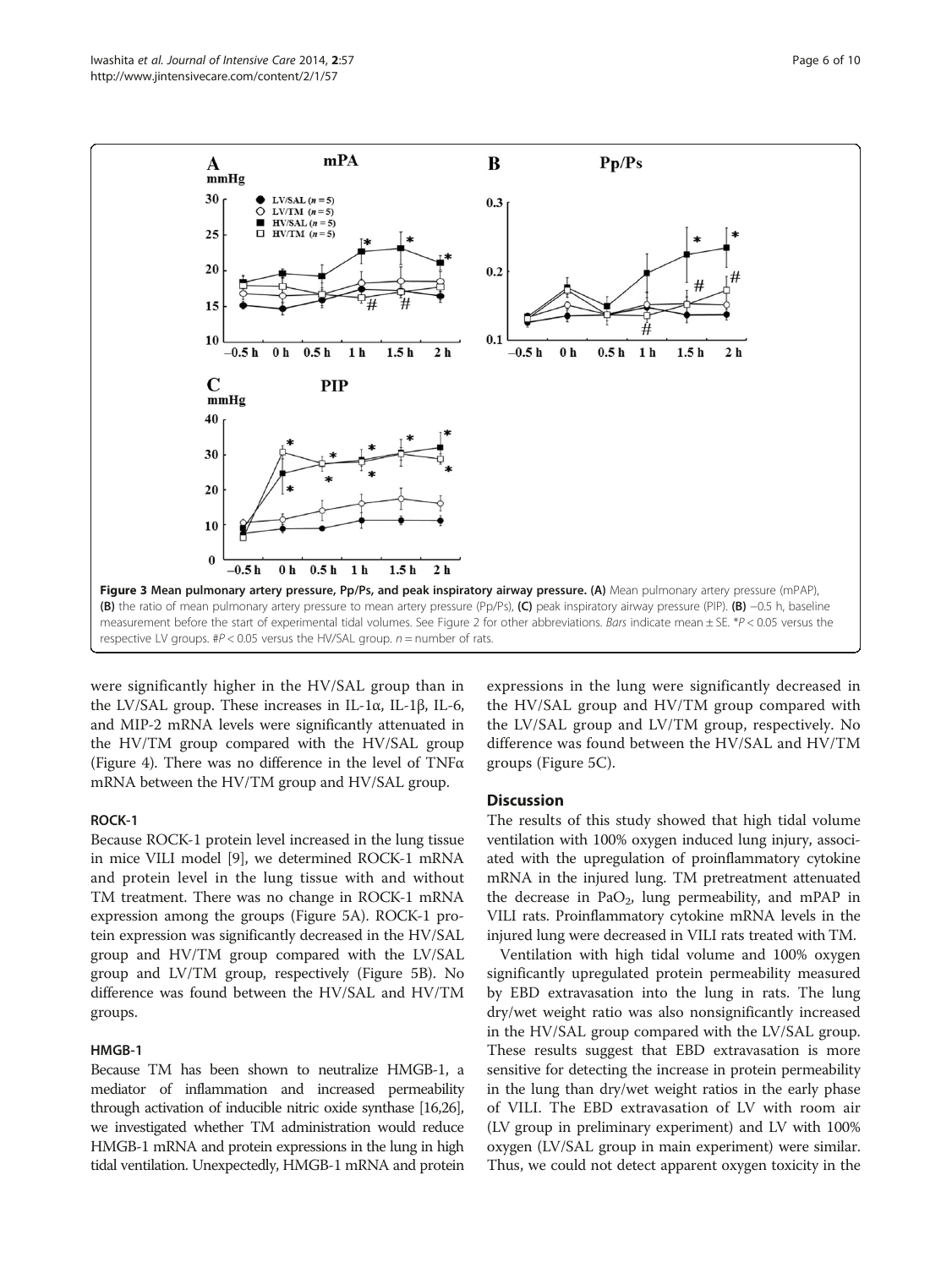<span id="page-6-0"></span>

present experimental condition. These results indicate our lung injury model was induced by combined high level of oxygen and large tidal volume mechanical ventilation.

The results showed that TM administration prevented VILI, as evidenced by the reduction in protein leakage, attenuation of the decrease in arterial oxygenation in high tidal volume ventilation, and prevention of the increase in mPAP and Pp/Ps ratio. Although this protective effect of rhsTM was associated with a reduction of chemokine (MIP-2) and cytokine (IL-1α, IL-1β, and IL-6) mRNA expression in the lungs with high volume ventilation, a causal relationship between VILI and these mediators remains to be determined [\[1\]](#page-8-0). An earlier study showed that IL-1 receptor antagonist protects against VILI in rabbits, suggesting that IL-1 is a candidate mediator of VILI [[27\]](#page-9-0).

# Cytokines and chemokines

Expressions of proinflammatory cytokines (IL-1α, IL-1β, IL-6, and TNFα) in TM-untreated lung were significantly elevated following high volume ventilation, which confirms that a high volume ventilation is associated with a proinflammatory reaction. Since TNFα and IL-1β suppress TM mRNA in endothelial cells [[11,](#page-8-0)[28\]](#page-9-0), the increase in these cytokines in the present study shows a possible lack of

TM during high volume ventilation. A lack of TM is associated with activation of mitogen-activated kinase and an increase in NFκB and ICAM expression [\[11\]](#page-8-0), thereby potentiating the inflammatory reaction. If there is a lack of TM during high volume ventilation, TM administration could be used as a supplementation therapy. Because TM administration attenuates the increase in IL-6 and IL-1β mRNA, the inflammatory response might be attenuated by TM supplementation. Additional experiment such as determination of TM concentration or TM staining in the lung tissue is necessary.

ROCK-1 protein expression was reduced in rats with high volume tidal ventilation, and TM had no effect on ROCK-1 expression. A previous study that found that expression of ROCK-1 in the lung was increased in VILI mice showed that APC-mediated vascular protection involves inhibition of ROCK-1 [\[9\]](#page-8-0). Upregulation of ROCK-1 increases vascular permeability through endothelial gap formation [[29\]](#page-9-0). However, this mechanism was not the case in the present study because ROCK-1 mRNA expression was unchanged. Species difference and model difference might explain the difference of ROCK-1 expression. Furthermore, TM administration might not increase APC in the present study, because rhsTM activates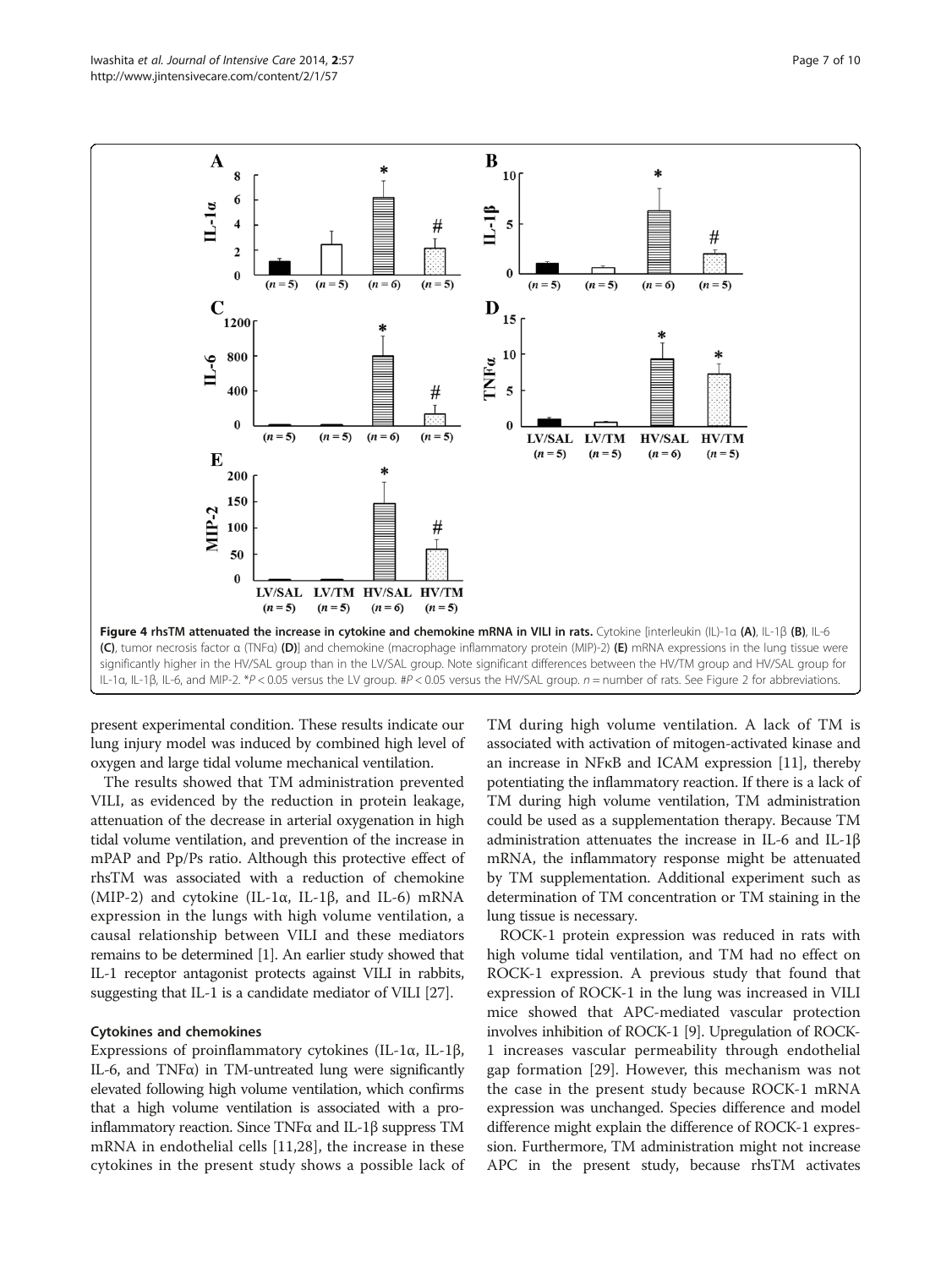<span id="page-7-0"></span>

protein C in human and monkey plasma but not in rat and rabbit [\[30\]](#page-9-0).

Lung tissue MIP-2 mRNA levels were significantly reduced by TM treatment, which might delay the occurrence of early VILI. MIP-2, a rodent homologue of human IL-8 [[31](#page-9-0)], is a potent monocyte attractant, initiating cellular migration and activation and inflammatory cell recruitment.

Since TM binds to HMGB-1 and promotes its degradation and inactivation in sepsis [\[12,16](#page-8-0)[,26](#page-9-0)], we measured HMGB-1 mRNA and protein expressions in the lung. Unexpectedly, HMGB-1 mRNA and protein expressions in the lungs were reduced in rats ventilated with high tidal volume. The decrease in HMGB-1 protein possibly might be due to less production since the HMGB-1 mRNA level was downregulated in rats with lung injury created by high level of oxygen with large tidal volume mechanical ventilation. Another possibility is that HMGB-1 protein might be released into the systemic circulation from the lungs during the 2-h ventilation. HMGB-1 is normally present as a nuclear protein [\[32\]](#page-9-0) and is passively released from damaged cells [\[26\]](#page-9-0). A recent study showed that the increase in serum HMGB-1 is associated with the concurrent decrease in tissue HMGB-1 protein expression of the liver in rat sinusoidal obstruction syndrome [[33](#page-9-0)]. Since macrophages produce HMGB-1, the decrease in the number of macrophages might also explain the decrease in HMGB-1 protein levels in the lung tissue. An earlier study of bronchoalveolar lavage fluid and histology demonstrated that alveolar macrophages decreased in the VILI model [\[3](#page-8-0)]. We could not detect the effect of TM on HMGB-1 levels in the lung tissue. However, this result does not eliminate the possibility that TM binds plasma HMGB-1 that has been spread from the lung.

## Limitations and clinical implications

The first limitation of this study is that it is observational and not mechanistic. Although observational, this is the first report showing that TM blocks the development of lung injury created by high level of oxygen with large tidal volume mechanical ventilation in an animal model. rhsTM (Asahi Kasei Pharma, Tokyo, Japan) has been approved in Japan since 2008 for the treatment of DIC with hematologic malignancy or infection. Following a phase IIb global trial [[32\]](#page-9-0), a subsequent phase III global trial of rhsTM for patients with sepsis-associated coagulopathy is now underway. An observational clinical study showed improvement in respiratory dysfunction in patients with severe sepsis, in which the therapies included mechanical ventilation [\[34\]](#page-9-0). Thus, the numbers of septic patients under both mechanical ventilation and rhsTM administration have been increasing [[35\]](#page-9-0). If rhsTM blocks the development of VILI, this beneficial effect would not be limited to just those patients with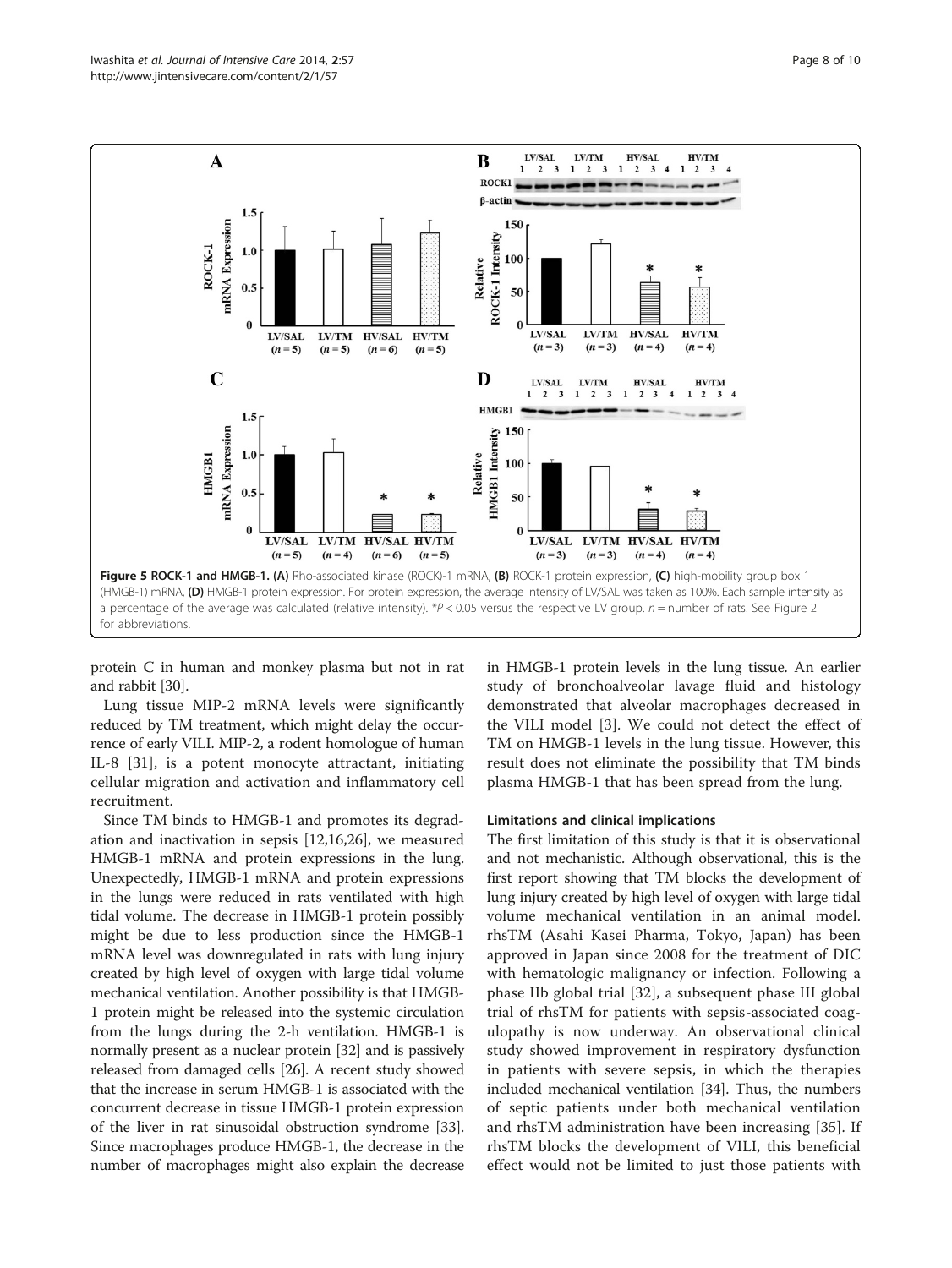<span id="page-8-0"></span>coagulopathy. Second, we could not differentiate between the effect of high tidal volume and 100% oxygen. The model of VILI should be clearly different from oxygen toxicity, although the latter exacerbates the pathology of the former. Since our preliminary study showed difficulties to induce VILI with high tidal volume ventilation (30–40 ml/kg) in room air and VILI was induced with 100% oxygen inhalation in other studies [2,[21](#page-9-0)-[23](#page-9-0)], our rats were ventilated with high tidal volume with 100% oxygen inhalation. Two hit lung injury, i.e., high tidal volume and 100% oxygen inhalation, induced lung injury in the present study. In patients under mechanical ventilation, high oxygen inhalation is relatively common. Third, in the present study, healthy lungs were ventilated with a tidal volume of 35 ml/kg with resultant high peak inspiratory pressure. Although a tidal volume of 35 ml/kg is unrealistic in the clinical setting, a moderate tidal volume of 10–12 ml/kg in patients with ARDS might cause a region of overdistension equivalent to that of 40 ml/kg ventilation because of nonhomogeneity due to a mixture of ventilated and nonventilated regions in the lung [1]. Fourth, the duration of mechanical ventilation was short, as in other similar studies [1,3,4,9], which is different from the clinical setting. Thus, we can only say that even short-term high tidal ventilation can induce VILI. Fifth, the number of animals might be small to judge the exact effect of TM on VILI. From the ethical standpoint of animal experiment, we saved the number of animals to be sacrificed.

#### Conclusions

In summary, the results of this study show that rhsTM administration protects against the development of lung injury in an experimental setting, which has concomitant decrease in cytokine mRNA expression in the lung tissue from rats with the lung injury created by high level of oxygen with large tidal volume mechanical ventilation.

#### Competing interests

The authors declare that they have no competing interests.

#### Authors' contributions

YI and EZ contributed equally to this work, collecting and analyzing the data, and drafting the manuscript. JM and YY set up the mechanical ventilator and pressure measurement system. AY, YM, and HS interpreted the data. HI interpreted the clinical role of rhsTM. KS participated in the design of the study for determining the effects of rhsTM. KM conceived the study, participated in its design and coordination, and helped to draft the manuscript. All authors read and approved the final manuscript.

#### Acknowledgements

The authors thank Drs. R. Azuma, Y. Hashimoto, H. Ohashi, A. Inami, and A. Ohmori, Ms. F. Ohmoto, T. Chen, R. Nanba, and Mr. S. Harada, students of Mie University School of Medicine, for their help. We are also grateful to Ms. A. Okada and N. Hiramatsu for the technical and secretarial assistance. This work was supported in part by Grants-In-Aid for Scientific Research from the Japan Society for the Promotion of Science.

#### Author details

<sup>1</sup>Department of Anesthesiology and Critical Care Medicine, School of Medicine, Mie University, 2-174 Edobashi, Tsu, Mie 5148507, Japan. <sup>2</sup>Department of Pediatrics, School of Medicine, Mie University, Tsu, Mie Japan. <sup>3</sup> Department of Emergency Critical Care Center, Mie University School of Medicine, 2-174 Edobashi, Tsu, Mie 514-8507, Japan. <sup>4</sup>Department of Medical Engineering, Suzuka University of Medical Science, 1001-1 Kishiokacho, Suzuka, Mie 510-0226, Japan. <sup>5</sup>Department of Pharmacological Science, Suzuka University of Medical Science, 1001-1 Kishiokacho, Suzuka, Mie 510-0226, Japan.

#### Received: 10 June 2014 Accepted: 17 September 2014 Published online: 01 October 2014

#### References

- 1. Tremblay LN, Slutsky AS: Ventilator-induced lung injury: from the bench to the bedside. Intensive Care Med 2006, 32:24-33.
- 2. Chiumello D, Pristine G, Slutsky AS: Mechanical ventilation affects local and systemic cytokines in an animal model of acute respiratory distress syndrome. Am J Respir Crit Care Med 1999, 160:109-116.
- Imanaka H, Shimaoka M, Matsuura N, Nishimura M, Ohta N, Kiyono H: Ventilator-induced lung injury is associated with neutrophil infiltration, macrophage activation, and TGF-beta 1 mRNA upregulation in rat lungs. Anesth Analg 2001, 92:428–436.
- 4. Tremblay L, Valenza F, Ribeiro SP, Li J, Slutsky AS: Injurious ventilatory strategies increase cytokines and c-fos m-RNA expression in an isolated rat lung model. J Clin Invest 1997, 99:944–952.
- Ranieri VM, Suter PM, Tortorella C, De Tullio R, Dayer JM, Brienza A, Bruno F, Slutsky AS: Effect of mechanical ventilation on inflammatory mediators in patients with acute respiratory distress syndrome: a randomized controlled trial. JAMA 1999, 282:54–61.
- 6. The Acute Respiratory Distress Syndrome Network: Ventilation with lower tidal volumes as compared with traditional tidal volumes for acute lung injury and the acute respiratory distress syndrome. N Engl J Med 2000, 342:1301–1308.
- 7. Futier E, Constantin JM, Paugam-Burtz C, Pascal J, Eurin M, Neuschwander A, Marret E, Beaussier M, Gutton C, Lefrant JY, Allaouchiche B, Verzilli D, Leone M, De Jong A, Bazin JE, Pereira B, Jaber S, IMPROVE Study Group: A trial of intraoperative low-tidal-volume ventilation in abdominal surgery. N Engl J Med 2013, 369:428–437.
- Haitsma JJ, Schultz MJ, Hofstra JJ, Kuiper JW, Juco J, Vaschetto R, Levi M, Zhang H, Slutsky AS: Ventilator-induced coagulopathy in experimental Streptococcus pneumoniae pneumonia. Eur Respir J 2008, 32:1599-1606.
- 9. Finigan JH, Boueiz A, Wilkinson E, Damico R, Skirball J, Pae HH, Damarla M, Hasan E, Pearse DB, Reddy SP, Grigoryev DN, Cheadle C, Esmon CT, Garcia JG, Hassoun PM: Activated protein C protects against ventilator-induced pulmonary capillary leak. Am J Physiol Lung Cell Mol Physiol 2009, 296:L1002–L1011.
- 10. Weiler H, Isermann BH: Thrombomodulin. J Thromb Haemost 2003, 1:1515–1524.
- 11. Van de Wouwer M, Conway EM: Novel functions of thrombomodulin in inflammation. Crit Care Med 2004, 32(5 Suppl):S254–S261.
- 12. Ito T, Maruyama I: Thrombomodulin: protectorate God of the vasculature in thrombosis and inflammation. J Thromb Haemost 2011, 9(Suppl 1):168–173.
- 13. Sitrin RG, Pan PM, Srikanth S, Todd RF 3rd: Fibrinogen activates NF-kappa B transcription factors in mononuclear phagocytes. J Immunol 1998, 161:1462–1470.
- 14. Okamoto T, Tanigami H, Suzuki K, Shimaoka M: Thrombomodulin: a bifunctional modulator of inflammation and coagulation in sepsis. Crit Care Res Pract 2012, 2012:614545.
- 15. Johnson K, Choi Y, DeGroot E, Samuels I, Creasey A, Aarden L: Potential mechanisms for a proinflammatory vascular cytokine response to coagulation activation. J Immunol 1998, 160:5130-5135.
- 16. Riedemann NC, Guo RF, Ward PA: Novel strategies for the treatment of sepsis. Nat Med 2003, 9:517-524.
- 17. Kumagai M, Horiguchi T, Nishikawa T, Masaki Y, Tobe Y: Intravenous dexmedetomidine decreases lung permeability induced by intracranial hypertension in rats. Anesth Analg 2008, 107:643–647.
- 18. Teke Z, Sacar M, Yenisey C, Atalay AO, Bicakci T, Erdem E: Activated protein C attenuates intestinal reperfusion-induced acute lung injury: an experimental study in a rat model. Am J Surg 2008, 195:861–873.